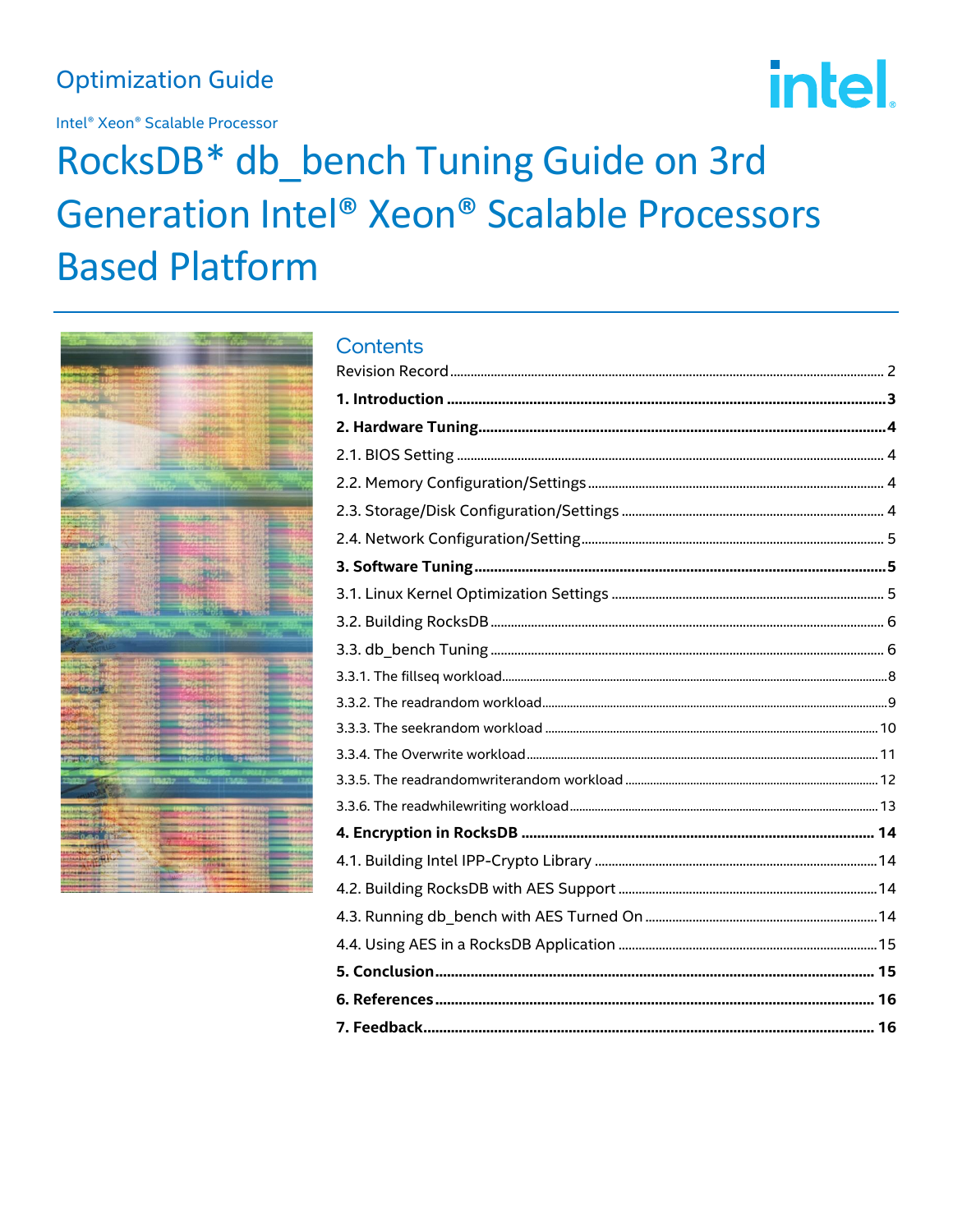# Revision Record

<span id="page-1-0"></span>

| Date       | Rev. | <b>Description</b>     |
|------------|------|------------------------|
| 08/15/2021 | 1.0  | Initial Public Release |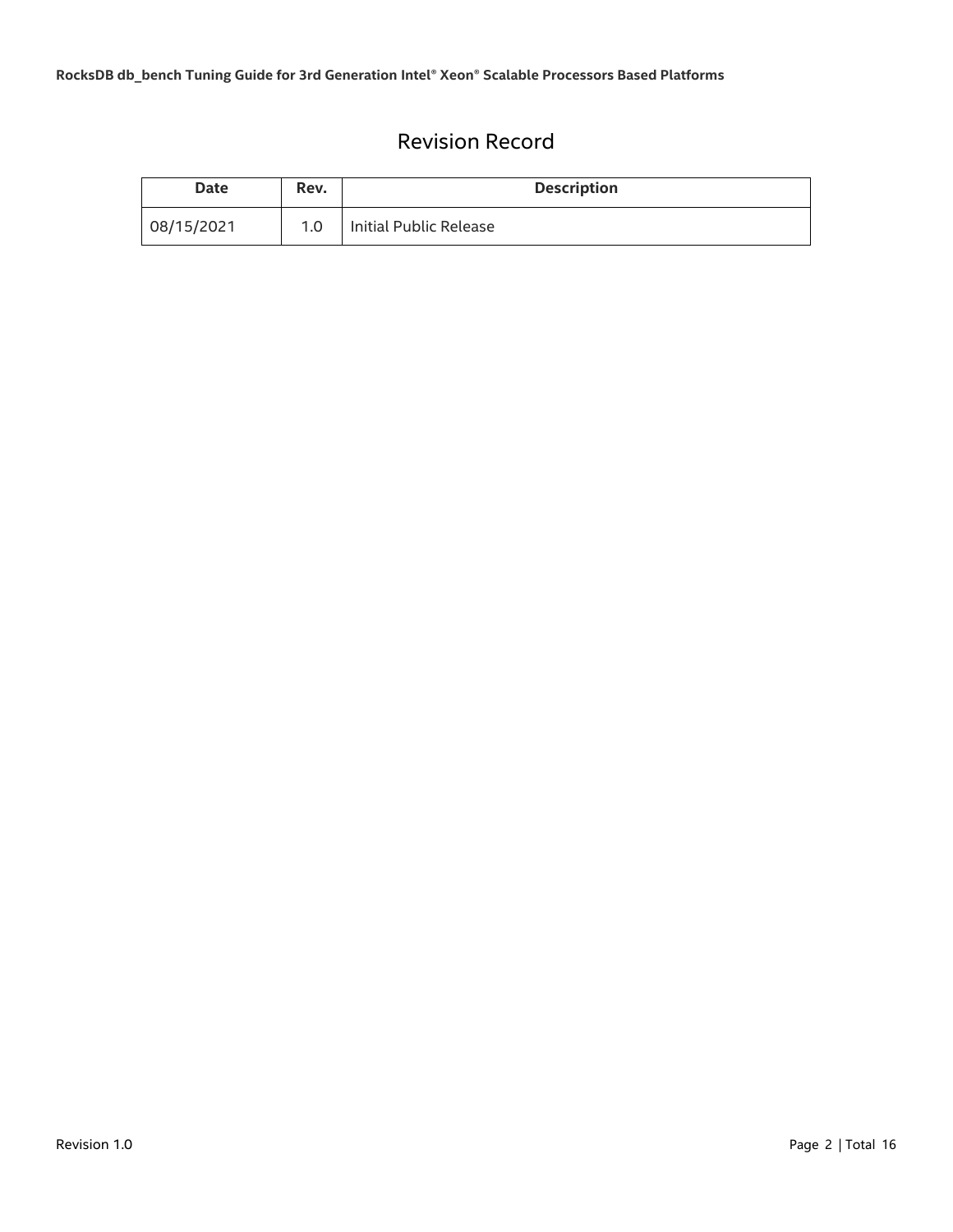# <span id="page-2-0"></span>1. Introduction

This guide is targeted towards users who are already familiar with running db\_bench and provides pointers and system setting for hardware and software that will provide the best performance for most situations. However, please note that we rely on the users to carefully consider these settings for their specific scenarios, since db bench can be configured in multiple ways and this is a reference to one such use-case.

db\_bench is the primary tool that is used to benchmark RocksDB\* performance. RocksDB inherited db\_bench from LevelDB\* and enhanced it to support many additional options. Currently, db\_bench supports many benchmarks to generate different types of workloads, and its various options can be used to control the tests $1$ .

The performance of RocksDB is contingent on its tuning. However, due to the large number of configurable parameters, a good configuration is sometimes hard to obtain. RocksDB Advisor is a command-line tool that can be used to assist in finding optimal configuration parameters<sup>2</sup>[.](#page-15-0) We recommend users to use this tool.

RocksDB's performance depends on the tuning of its configuration parameters. Since there is a large number of tunable parameters, we recommend that users use the RocksDB Advisor command line tool to determine the optimal configuration parameters<sup>3</sup>.

This guide describes mechanism for tuning the following db bench workloads:

- fillseq
- readrandom
- overwrite
- seekrandom
- readrandomwriterandom
- readwhilewriting

The full list of available workloads can be found at the [RocksDB github repo.](https://github.com/facebook/rocksdb/wiki/Benchmarking-tools)

**3rd Gen Intel**® **Xeon**® **Scalable processors** deliver industry-leading, workload-optimized platforms with built-in AI acceleration, providing a seamless performance foundation to help speed data's transformative impact, from the multicloud to the intelligent edge and back. Improvements of particular interest to this workload applications are:

- Enhanced Performance
- Increased DDR4 Memory Speed & Capacity
- Intel® Advanced Vector Extensions (Intel® AVX), and Intel® AES New Instructions (Intel® AES-NI)

<https://github.com/facebook/rocksdb/wiki/Benchmarking-tools>

<sup>2</sup> <https://rocksdb.org/blog/2018/08/01/rocksdb-tuning-advisor.html>

<sup>3</sup> <https://github.com/facebook/rocksdb/pull/7240>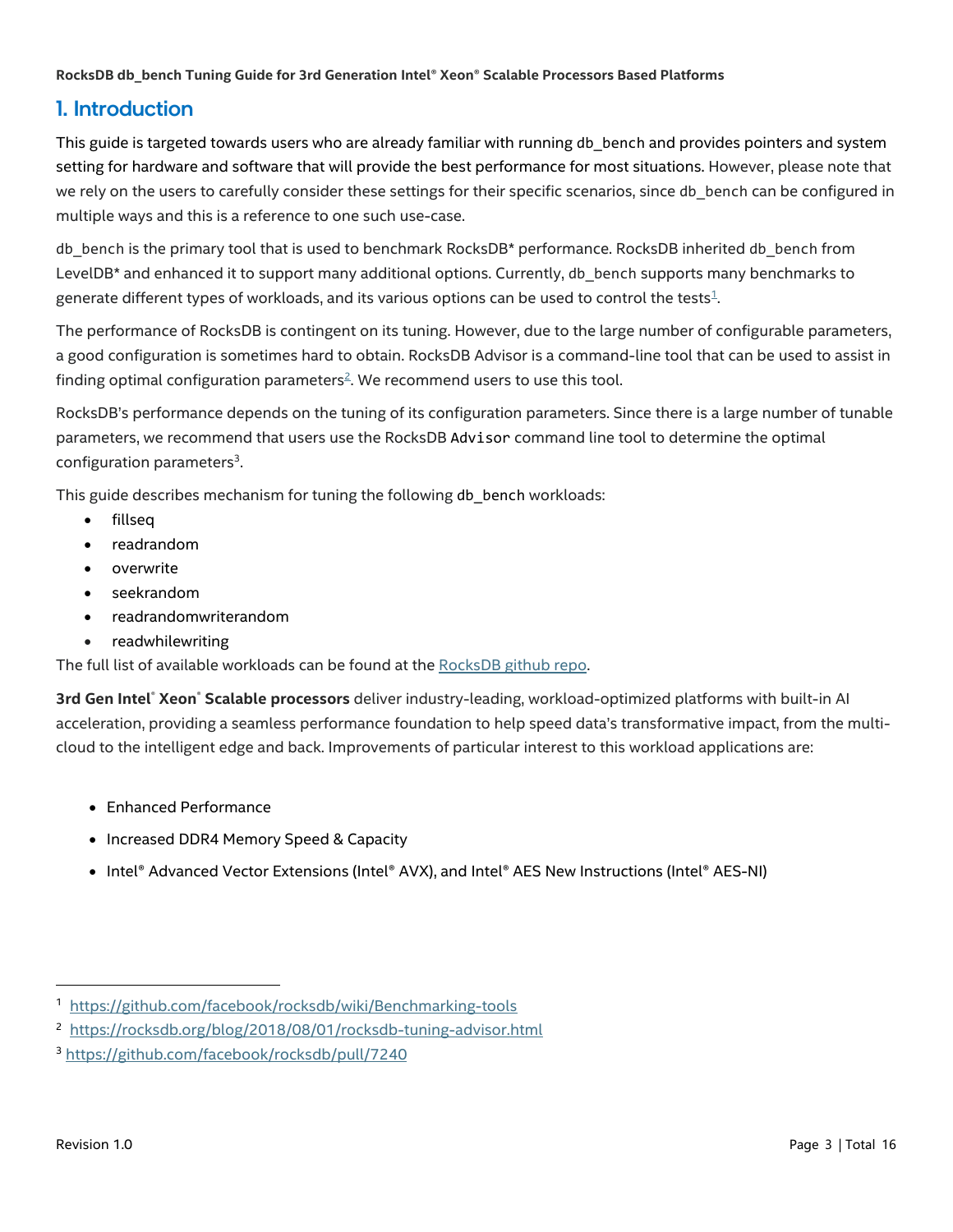**Tested hardware and software environment for this tuning guide:**

|  | Server Platform Name/Brand/Model    | Intel® Whitley CRB Wilson City platform |                                          |                         |  |
|--|-------------------------------------|-----------------------------------------|------------------------------------------|-------------------------|--|
|  |                                     | <b>CPU</b>                              | Intel® Xeon® PLATINUM 8380 CPU @ 2.30GHz |                         |  |
|  | Server<br>Hardware<br>Configuration | <b>BIOS</b>                             | Intel Corporation                        |                         |  |
|  |                                     | Memory                                  | 8x 32 GB DDR4, 3200 MT/s                 |                         |  |
|  |                                     | Storage/Disks                           | 4x Intel SSD P4610, 1.6TB                |                         |  |
|  |                                     | <b>Operating System</b>                 | Ubuntu 20.04.2 LTS                       |                         |  |
|  | Software                            | Kernel                                  |                                          | 5.4.0-70-generic x86 64 |  |
|  |                                     | RocksDB                                 | 6.15.5                                   |                         |  |

*Note: The configuration described in this article is based on 3 rd Generation Intel Xeon processor hardware. Server platform, memory, hard drives, network interface cards can be modified based on customer usage requirements.*

# <span id="page-3-0"></span>2. Hardware Tuning

Unless stated otherwise, default settings should be used.

#### <span id="page-3-1"></span>2.1. BIOS Setting

Begin by resetting your BIOS to default setting, then follow the suggestion below for changes:

| Configuration Item                                            | Recommended Value |
|---------------------------------------------------------------|-------------------|
| Advanced/Power & Performance/CPU Power and Performance Policy | Performance       |

Setting the CPU Power and Performance Policy to the recommended value of Performance allows the overall power and performance to be geared towards high performance, even at the expense of energy efficiency.

#### <span id="page-3-2"></span>2.2. Memory Configuration/Settings

It is strongly recommended that at least one DIMM per memory channel is installed. If a channel is left un-populated, it may result in lower CPU-utilization thus reducing overall performance.

#### <span id="page-3-3"></span>2.3. Storage/Disk Configuration/Settings

We recommend using the XFS file system-m. For example, these lines from /etc/fstab will mount nvme devices to previously created filesystem directories:

| /dev/nvme0n1 | /mnt/nvme0 | xfs | noatime, nodiratime, nodiscard 0 0 |  |
|--------------|------------|-----|------------------------------------|--|
| /dev/nvme1n1 | /mnt/nvme1 | xfs | noatime, nodiratime, nodiscard 0 0 |  |
| /dev/nvme2n1 | /mnt/nvme2 | xfs | noatime, nodiratime, nodiscard 0 0 |  |
| /dev/nvme3n1 | /mnt/nvme3 | xfs | noatime, nodiratime, nodiscard 0 0 |  |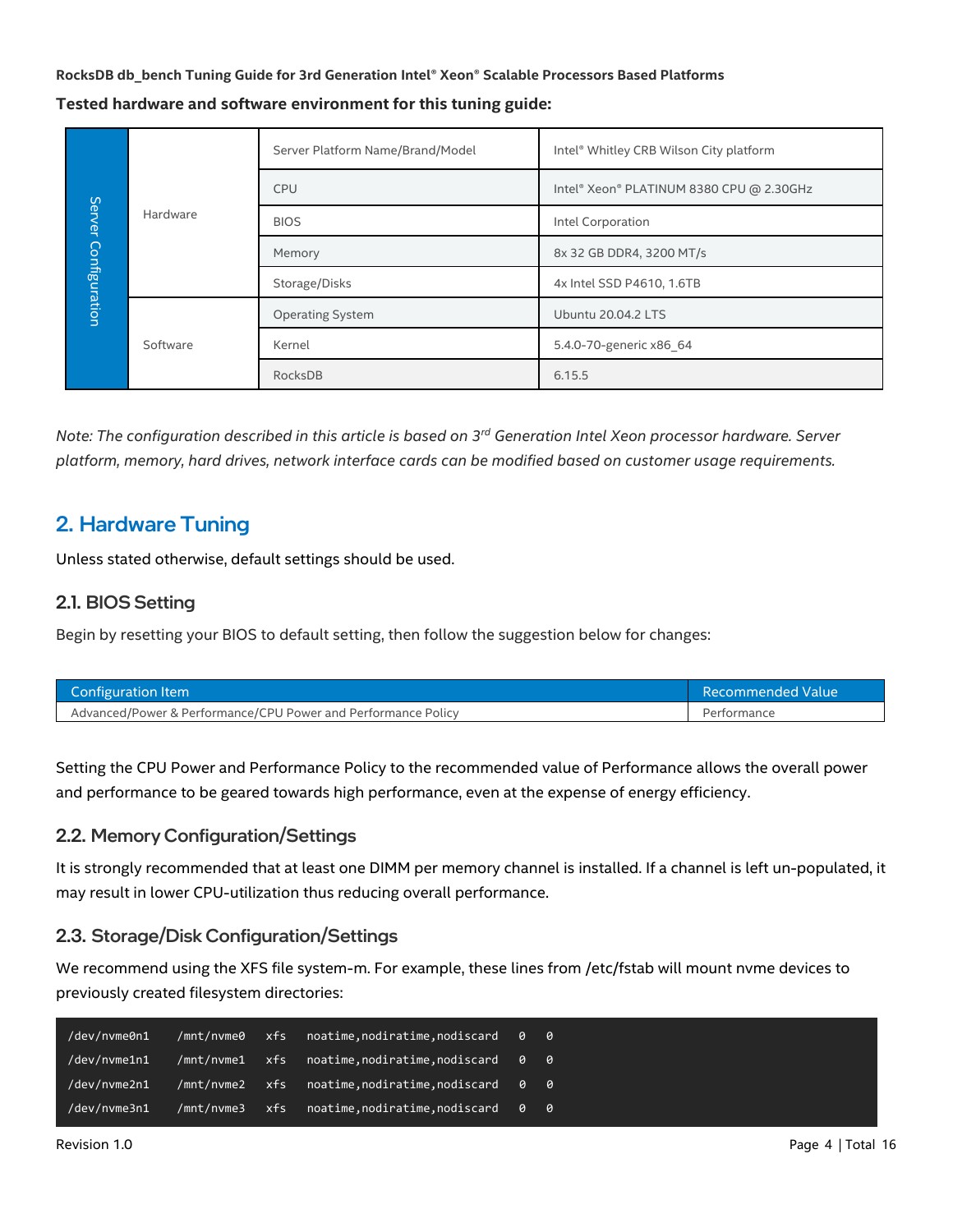We also recommend setting the read\_ahead\_kb kernel parameter to 8 kilobytes. This setting controls how much extra data the kernel reads from disk when performing I/O operations. For example, this could be a shell script set this parameter for four nvme devices:

<span id="page-4-0"></span>

# <span id="page-4-1"></span>3. Software Tuning

Software configuration tuning is essential. From the kernel to RocksDB configuration settings, they are all designed for general purpose applications and default settings are almost never tuned for best performance.

#### <span id="page-4-2"></span>3.1. Linux Kernel Optimization Settings

To increase db\_bench performance, we recommend that users disable swap entirely. To avoid odd performance problems and inconsistencies, we also recommend disabling zone reclaim mode.

```
lso recommend running the below script that sets CPU frequency scaling to the performance governor.
$ echo 0 > /proc/sys/vm/zone_reclaim_mode
 $ swapoff --all
```
We also recommend setting the CPU frequency scaling governor to performance.



RocksDB may open a number of files during a db\_bench run, and this may sometimes cause a "too many files open" error. To avoid this condition, increase the maximum open files to at least 500000. Edit /etc/sysctl.conf and append the line: fs.file-max=500000

Then read the parameters from the file with:

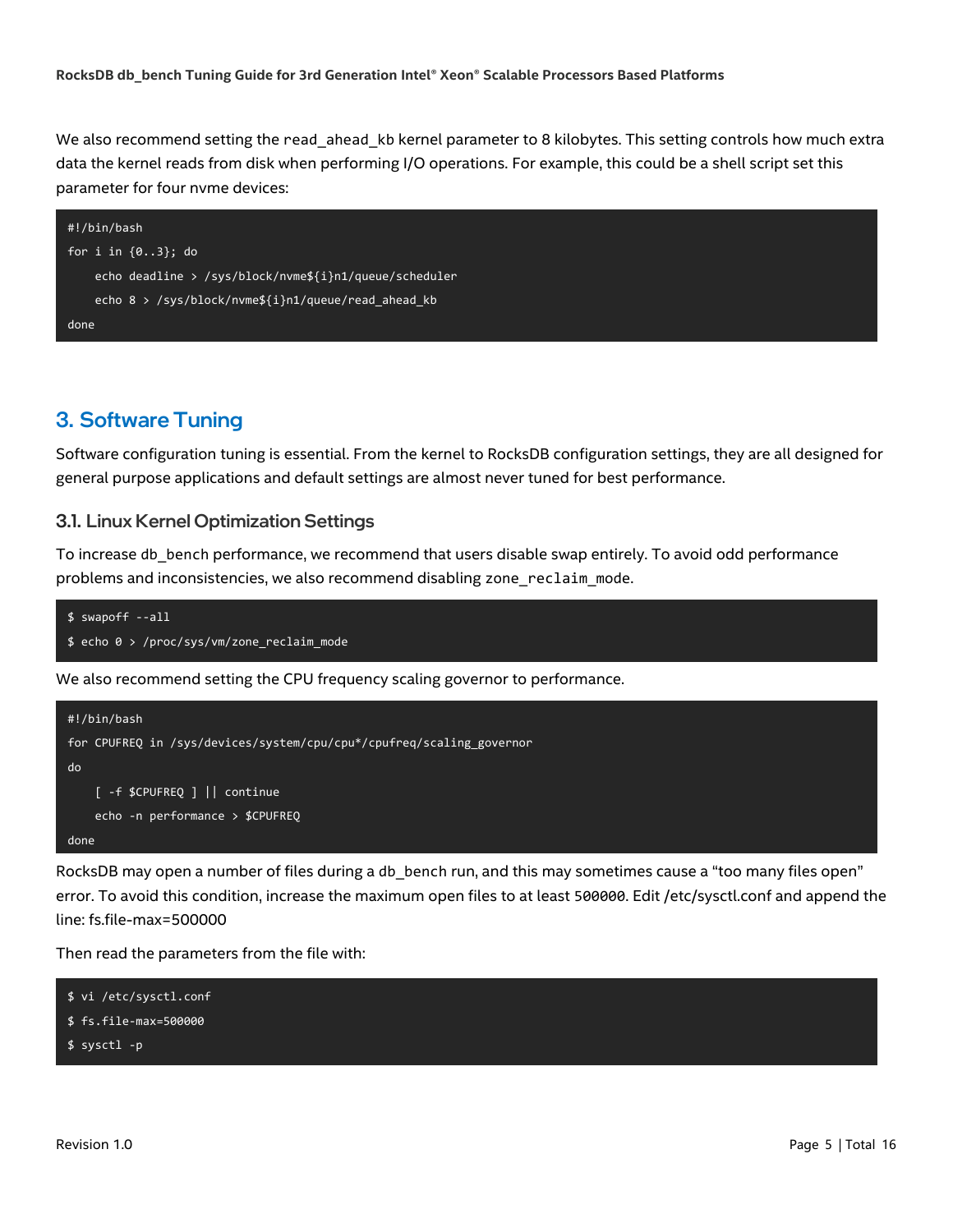#### <span id="page-5-0"></span>3.2. Building RocksDB

RocksDB version 6.15.5 can be downloaded and installed using the following steps. The [complete installation guide,](https://github.com/facebook/rocksdb/blob/master/INSTALL.md) including prerequisites, is available on GitHub.



For all the db bench workloads, we recommend four separate db bench processes with two processes per socket and each process using its own NVMe drive.



#### <span id="page-5-1"></span>3.3. db\_bench Tuning

Sections 3.3.1 to 3.3.6 list scripts that can be used to run the six selected db\_bench workloads – fillseq, readrandom, overwrite, seekrandom, readrandomwriterandom, and readwhilewriting. To launch four database instances, a script must be executed four times, each using a different value for NUMA node binding, database directory, and WAL directory. The following table may be used as a guide.

| Database instance | Socket | <b>SNUMA NODE</b> | <b>SDB DIR</b> | <b><i>SWAL DIR</i></b> |
|-------------------|--------|-------------------|----------------|------------------------|
|                   |        |                   | /mnt/nvme0/db0 | /mnt/nvme0/wal0        |
|                   |        |                   | /mnt/nvme1/db1 | /mnt/nvme1/wal1        |
|                   |        |                   | /mnt/nyme2/db2 | /mnt/nyme2/wal2        |
|                   |        |                   | /mnt/nvme3/db3 | /mnt/nvme3/wal3        |

Table 1. Recommended NUMA node binding and database & WAL directory for the four database instances.

We recommend users to run the command below for clearing kernel buffers before running each workload.

\$ sync; echo 3 > /proc/sys/vm/drop\_caches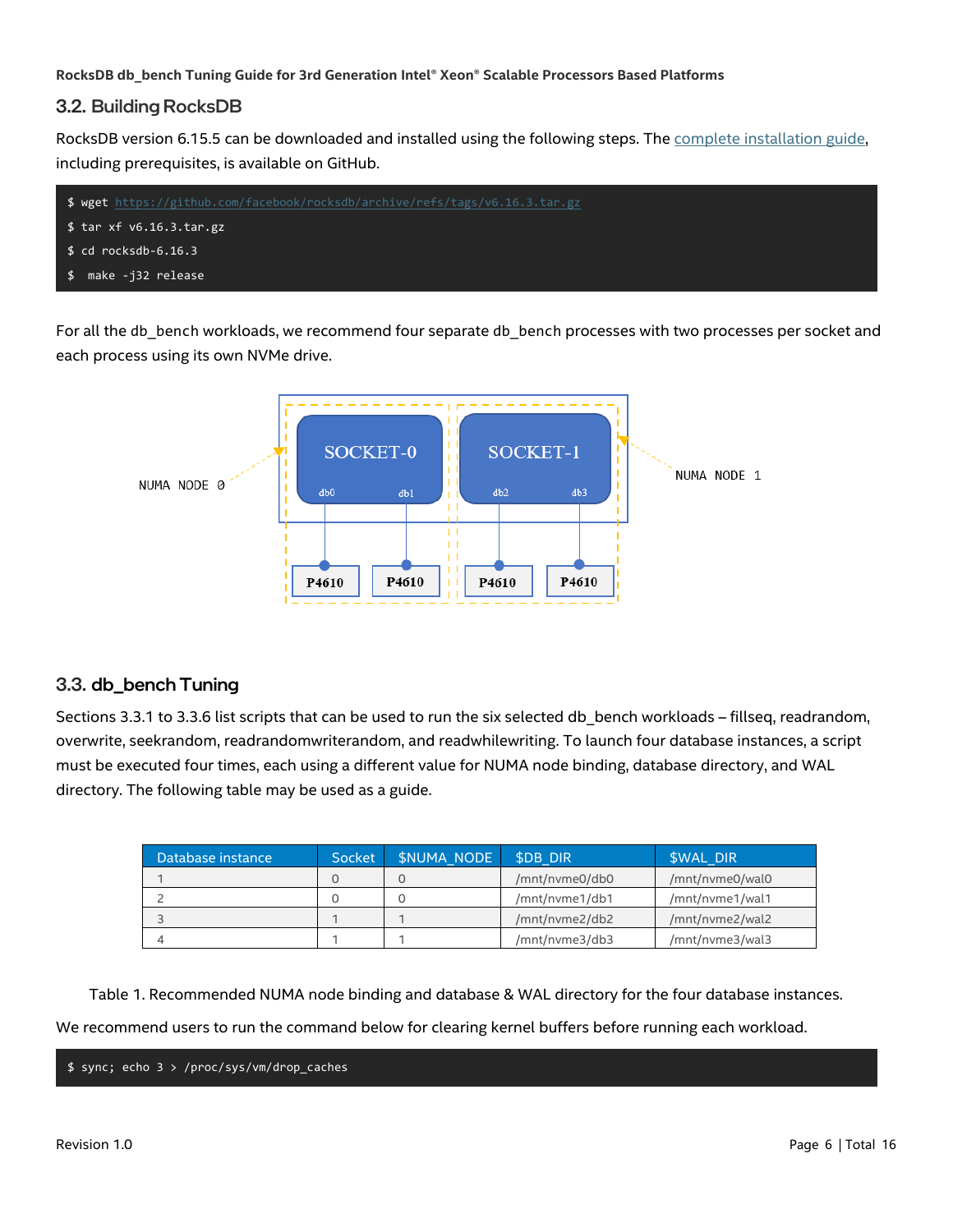RocksDB uses LSM tree that grows in size as more data is added to a database. To get a consistent performance result, we recommend users to follow a chosen sequence of running the workloads and stick with it. For example, one such sequence can be:

fillseq  $\rightarrow$  readrandom  $\rightarrow$  seekrandom  $\rightarrow$  overwrite  $\rightarrow$  readrandomwriterandom  $\rightarrow$  readwhilewriting

For all the configuration parameters that are recommended for the six workloads, we assume a memory size of 256GB to be available for use. The key and value sizes chosen are 20 and 40 bytes respectively. For a different size of available memory, users are recommended to change the sizes of the write buffer and block cache accordingly.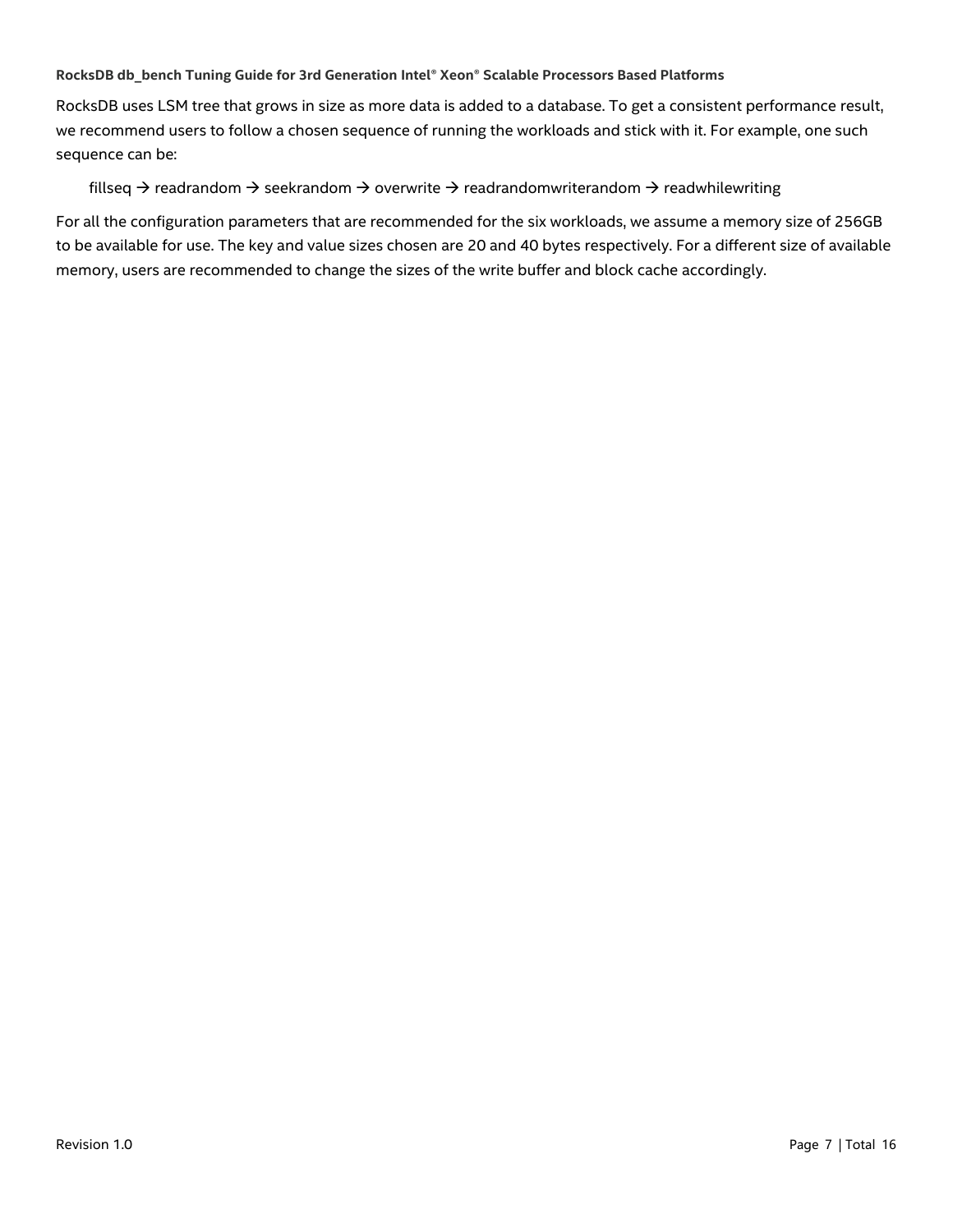#### <span id="page-7-0"></span>3.3.1. The fillseq workload

The fillseq workload creates a database and writes a sequence of key-value pairs. The workload is a single-threaded workload and should use the vector memtable. Note that the NUMA\_NODE, DB\_DIR, and WAL\_DIR variables should be set appropriately for each of the four database instances as recommended in Table 1.

```
#!/bin/bash
numactl -m $NUMA_NODE -N $NUMA_NODE $ROCKSDB_HOME/db_bench \
--benchmarks=fillseq \
--use_existing_db=0 \
--db=$DB DIR \
--wal dir=$WAL DIR \
-key size=20 \
--value_size=400 \
--num=1200000000 \
--threads=1 \
--max_background_jobs=12 \
--block_size=4096 \
--write_buffer_size=1073741824 \
--arena_block_size=16777216 \
--max_write_buffer_number=50 \
--memtablerep=vector \
--allow_concurrent_memtable_write=false \
--cache_size=0 \
--batch_size=4 \
--bloom_bits=10 \
--compression_type=snappy \
--benchmark_write_rate_limit=0 \
--rate_limit_delay_max_milliseconds=1000000 \
--target_file_size_base=1073741824 \
--max_bytes_for_level_base=10737418240 \
--max_bytes_for_level_multiplier=10 \
--level0_file_num_compaction_trigger=10000 \
--level0_slowdown_writes_trigger=1048576000 \
--level0_stop_writes_trigger=1048576000 \
--soft_pending_compaction_bytes_limit=274877906944 \
--hard_pending_compaction_bytes_limit=549755813888 \
--use_direct_reads=0 --use_direct_io_for_flush_and_compaction=0 \
--disable_wal=1 --verify_checksum=1 \
--stats_per_interval=1 --stats_interval_seconds=60 --histogram=1
```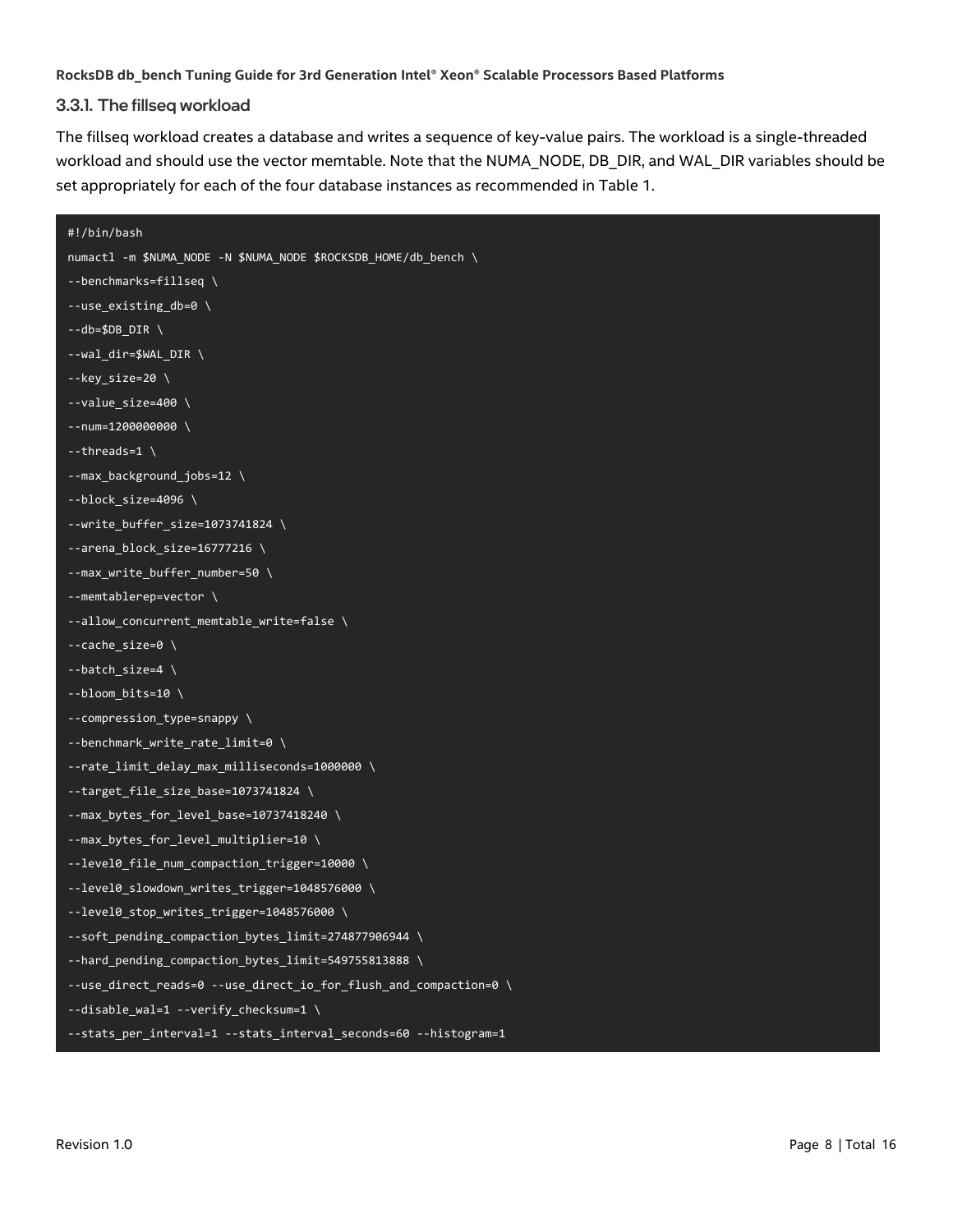#### <span id="page-8-0"></span>3.3.2. The readrandom workload

The readrandom workload randomly reads data from an existing database. The number of threads, per a database instance, for this workload can be as high as the total number of logical cores available in the system.

```
#!/bin/bash
numactl -m $NUMA_NODE -N $NUMA_NODE $ROCKSDB_HOME/db_bench \
--benchmarks=readrandom \
--disable_auto_compactions=1 \
--use_existing_db=1 \
--db=$DB_DIR \
--wal_dir=$WAL_DIR \
--key_size=20 \
--value_size=400 \
-num=1200000000 \
--duration=480 \
--threads=160 \
-block size=4096 \
--cache_size=17179869184 \
--cache_numshardbits=10 \
--compression_type=snappy \
--arena_block_size=16777216 \
--memtablerep=skip_list \
-bloom_bits=10 \
--use_direct_reads=0 \
--use_direct_io_for_flush_and_compaction=0 \
--verify_checksum=1 \
--seed=1576170874 \
--stats_per_interval=1 \
--stats_interval_seconds=60 \
--histogram=1
```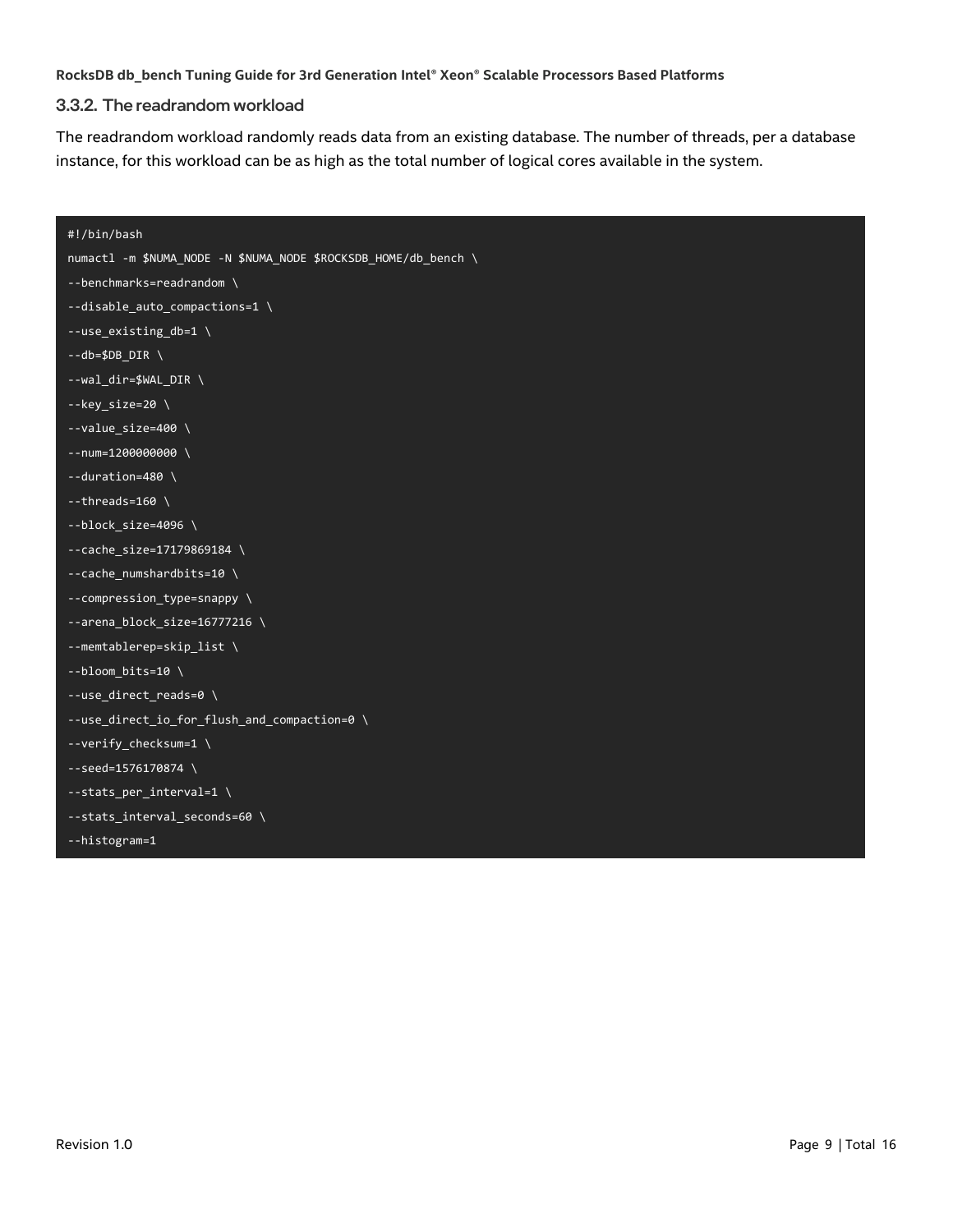#### <span id="page-9-0"></span>3.3.3. The seekrandom workload

The seekrandom workload below executes random seeks followed by one Next call on the underlying iterator. Just like the readrandom workload, the number of threads, per a database instance, for this workload can be as high as the total number of logical cores available in the system.

| #!/bin/bash                                                     |
|-----------------------------------------------------------------|
| numactl -m \$NUMA_NODE -N \$NUMA_NODE \$ROCKSDB_HOME/db_bench \ |
| --benchmarks=seekrandom \                                       |
| --disable_auto_compactions=1 \                                  |
| --use_existing_db=1 \                                           |
| $-db = $DB_DIR \setminus$                                       |
| --wal_dir=\$WAL_DIR \                                           |
| $-$ key_size=20 \                                               |
| $-$ -value_size=400 \                                           |
| $-$ -num=1200000000 \                                           |
| $-$ -duration=480 \                                             |
| $-$ -threads=160 \                                              |
| --seek_nexts=1\                                                 |
| $-$ block_size=4096 \                                           |
| $-$ -cache_size=17179869184 \                                   |
| --cache_numshardbits=10 \                                       |
| --compression_type=snappy \                                     |
| --arena_block_size=16777216 \                                   |
| --memtablerep=skip_list \                                       |
| $-$ -bloom_bits=10 \                                            |
| --use_direct_reads=0 \                                          |
| --use_direct_io_for_flush_and_compaction=0 \                    |
| --verify_checksum=1 \                                           |
| $-$ -seed=1576170874 \                                          |
| --stats_per_interval=1 \                                        |
| --stats_interval_seconds=60 \                                   |
| --histogram=1                                                   |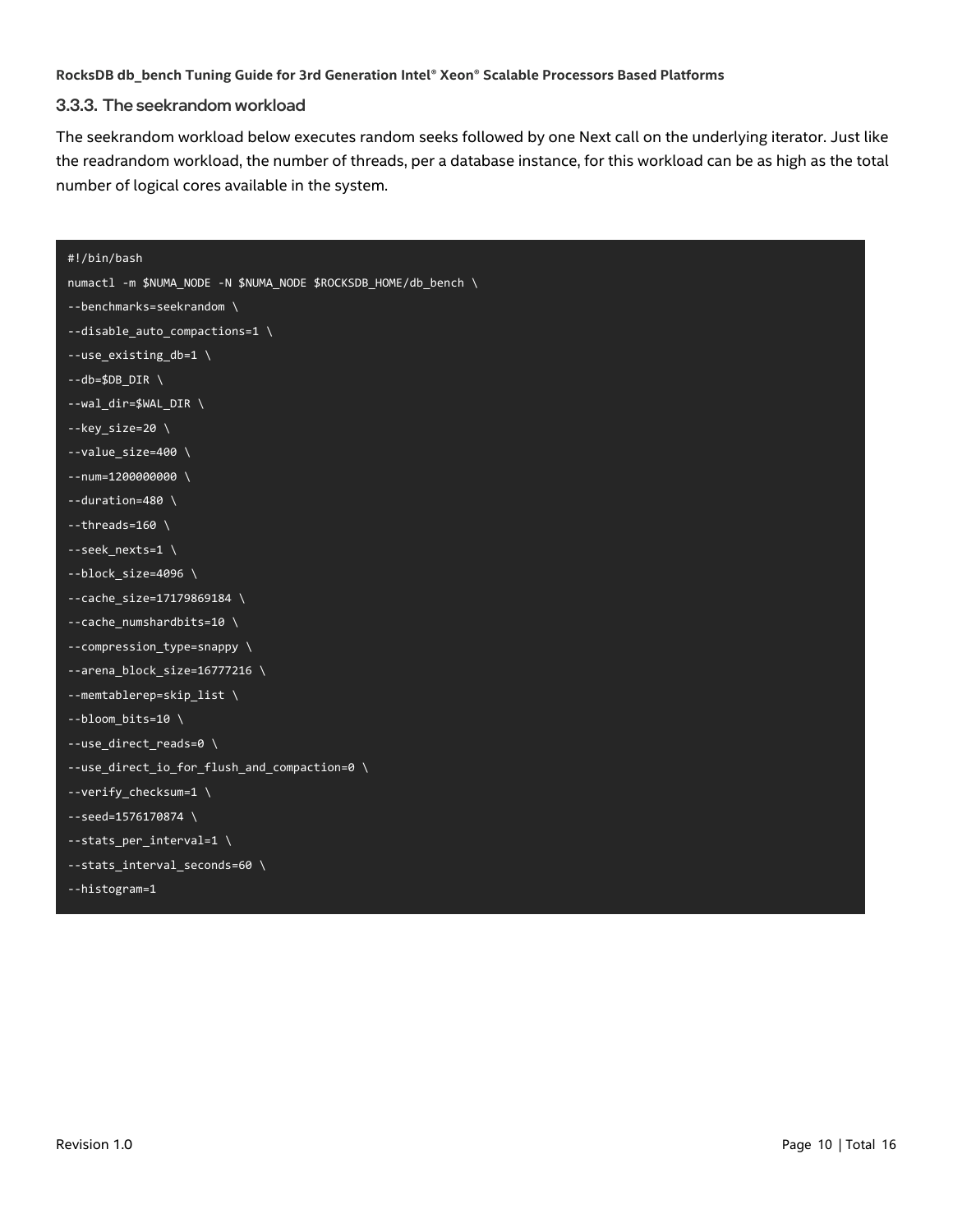#### <span id="page-10-0"></span>3.3.4. The Overwrite workload

The overwrite workload is a write only workload that updates an already existing database. Unlike the readrandom and seekrandom workloads, this workload should use fewer number of threads.

```
#!/bin/bash
numactl -m $NUMA_NODE -N $NUMA_NODE $ROCKSDB_HOME/db_bench \
--benchmarks=overwrite --disable_auto_compactions=1 --use_existing_db=1 \
--db=$DB_DIR --wal_dir=$WAL_DIR \
--key_size=20 \
--value_size=400 \
--num=1200000000 \
--duration=480 \
--threads=16 \
--block_size=4096 \
--cache_size=0 --cache_numshardbits=6 \
--max_write_buffer_number=40 \
--write_buffer_size=1073741824 --arena_block_size=16777216 \
--compression_type=snappy \
--target_file_size_base=1073741824 \
--max_bytes_for_level_base=10737418240 \
--max_bytes_for_level_multiplier=10 \
--memtablerep=skip_list \
--min_write_buffer_number_to_merge=4 \
--max_background_jobs=12 \
--subcompactions=8 \
-bloom bits=10 \
--use_direct_reads=0 \
--level0_file_num_compaction_trigger=40 \
--level0_slowdown_writes_trigger=10485760 \
--level0_stop_writes_trigger=10485760 \
--use_direct_io_for_flush_and_compaction=0 \
--soft_pending_compaction_bytes_limit=274877906944 \
--hard_pending_compaction_bytes_limit=549755813888 \
--verify_checksum=1 \
--seed=1576170874 \
--stats per interval=1 \backslash--stats_interval_seconds=60 \
--histogram=1
```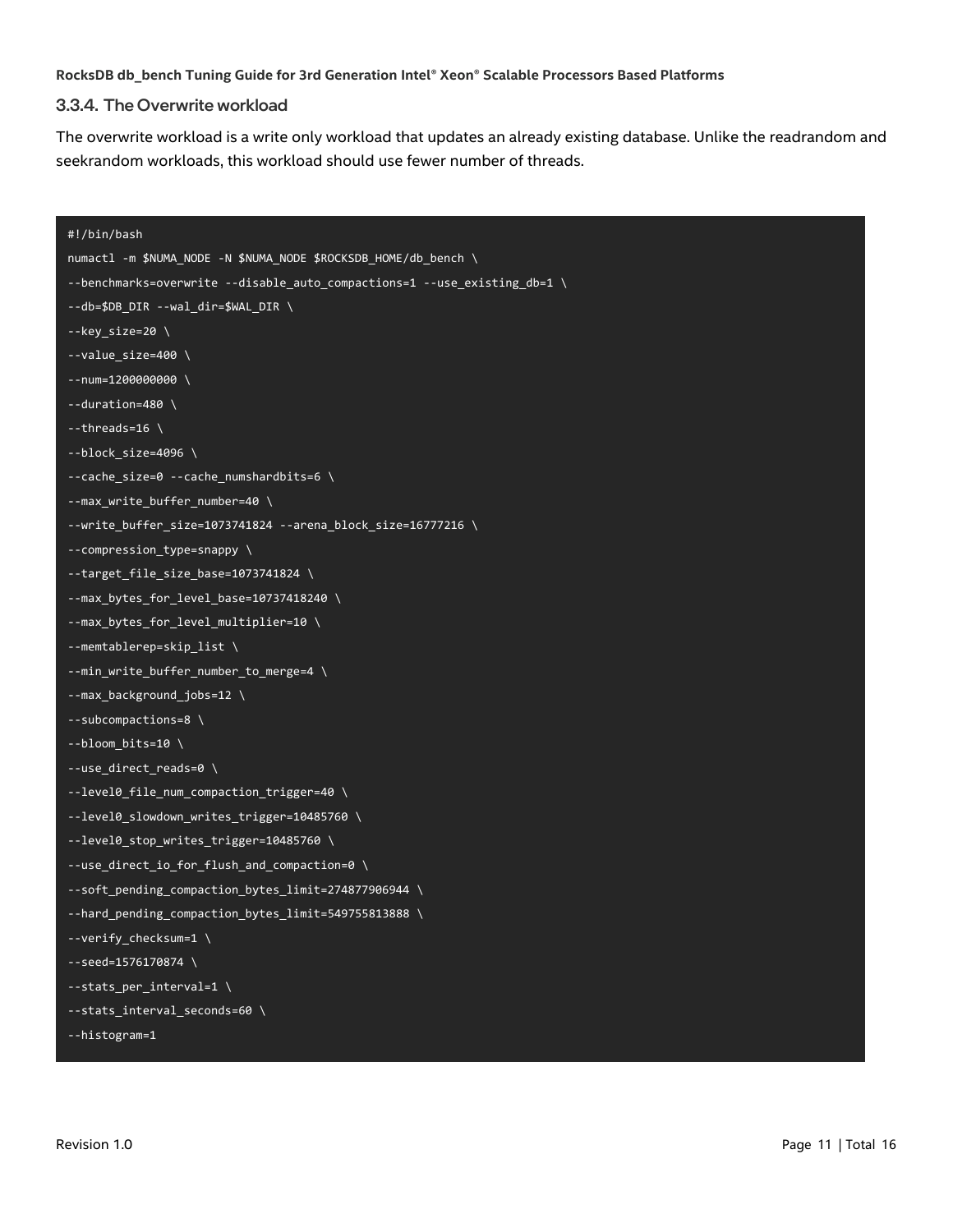#### <span id="page-11-0"></span>3.3.5. The readrandomwriterandom workload

The readrandomwriterandom workload is mix workload where threads do a read (80%) and write (20%) operation. The number of threads, per a database instance, for this workload should not exceed the available number of logical cores in the system.

# #!/bin/bash numactl -m \$NUMA\_NODE -N \$NUMA\_NODE \$ROCKSDB\_HOME/db\_bench \ --benchmarks=readrandomwriterandom --disable\_auto\_compactions=1 --use\_existing\_db=1 \ --db=\$DB\_DIR --wal\_dir=\$WAL\_DIR \ --key\_size=20 \  $-$ -value size=400 \  $-$ -num=1200000000 \ --duration=480 \  $-$ threads=160 \  $-$ block size=4096 \ --cache\_size=17179869184 --cache\_numshardbits=6 \ --max write buffer number=40 \ --write\_buffer\_size=1073741824 --arena\_block\_size=16777216 \ --compression\_type=snappy \ --target\_file\_size\_base=1073741824 \ --max\_bytes\_for\_level\_base=10737418240 \ --max\_bytes\_for\_level\_multiplier=10 \ --memtablerep=skip\_list \ --min\_write\_buffer\_number\_to\_merge=4 \ --max\_background\_jobs=12 \ --subcompactions=8 \  $-$ bloom bits=10 \ --level0\_file\_num\_compaction\_trigger=40 \ --level0\_slowdown\_writes\_trigger=10485760 \ --level0\_stop\_writes\_trigger=10485760 \ --use\_direct\_reads=0 \ --use\_direct\_io\_for\_flush\_and\_compaction=0 \ --soft\_pending\_compaction\_bytes\_limit=274877906944 \ --hard\_pending\_compaction\_bytes\_limit=549755813888 \ --verify\_checksum=1 \ --seed=1576170874 \ --stats\_per\_interval=1 \ --stats\_interval\_seconds=60 \ --histogram=1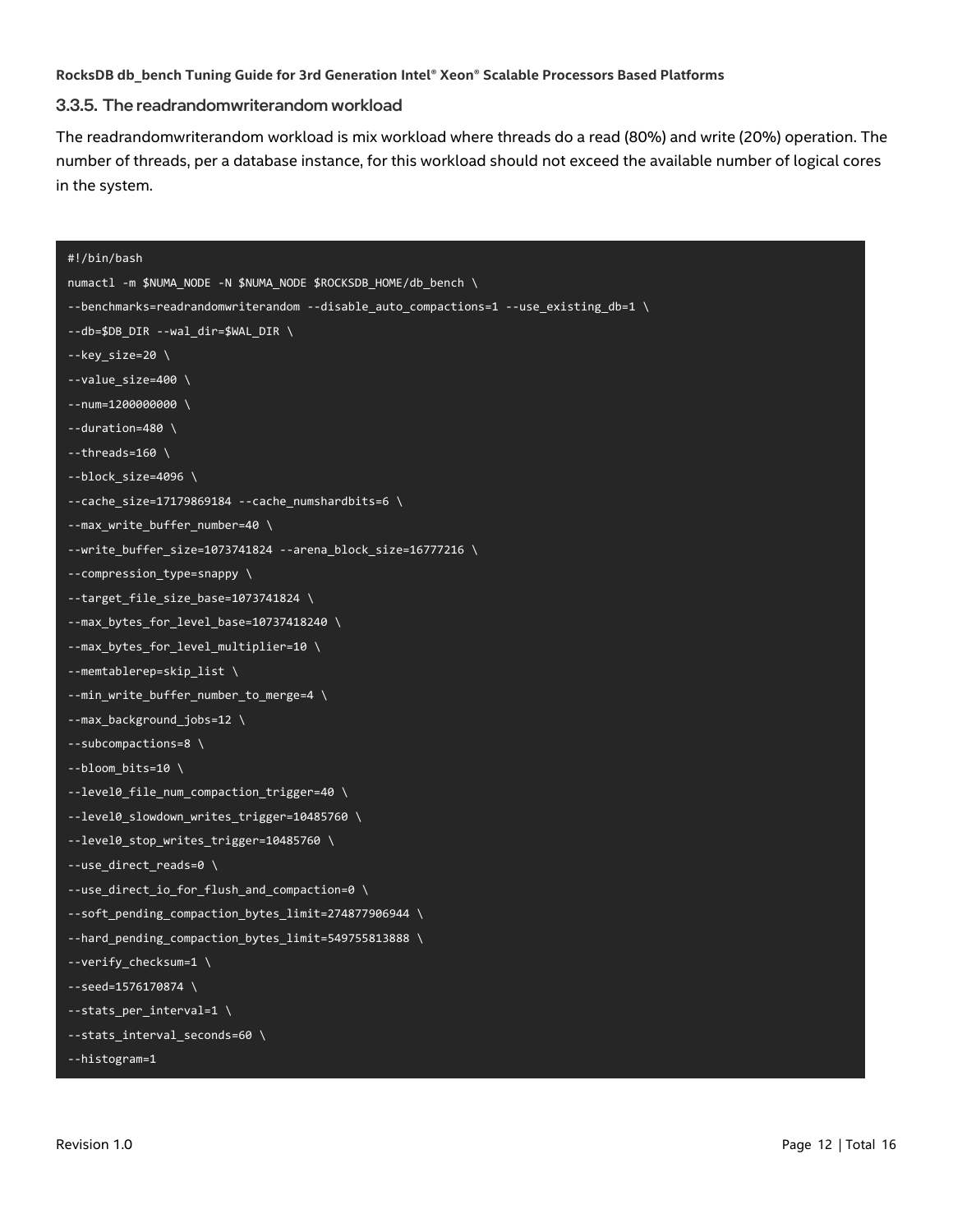#### <span id="page-12-0"></span>3.3.6. The readwhilewriting workload

The readwhilewriting workload uses multiple threads for reads and just one extra thread for writes. Just like the readrandomwriterandom workload, the number of threads, per instance, for this workload should not exceed the available number of logical cores in the system.

```
#!/bin/bash
numactl -m $NUMA_NODE -N $NUMA_NODE $ROCKSDB_HOME/db_bench \
--benchmarks=readrandomwriterandom --disable_auto_compactions=1 --use_existing_db=1 \
--db=$DB_DIR --wal_dir=$WAL_DIR \
--key_size=20 \
--value size=400 \
--num=1200000000 \
--duration=480 \
--threads=160 \
--block_size=4096 \
--cache_size=17179869184 --cache_numshardbits=6 \
--max write buffer number=40 \
--write_buffer_size=1073741824 --arena_block_size=16777216 \
--compression_type=snappy \
--target_file_size_base=1073741824 \
--max_bytes_for_level_base=10737418240 \
--max_bytes_for_level_multiplier=10 \
--memtablerep=skip_list \
--min_write_buffer_number_to_merge=4 \
--max_background_jobs=12 \
--subcompactions=8 \
--bloom bits=10 \
--level0_file_num_compaction_trigger=40 \
--level0_slowdown_writes_trigger=10485760 \
--level0_stop_writes_trigger=10485760 \
--use_direct_reads=0 \
--use_direct_io_for_flush_and_compaction=0 \
--soft_pending_compaction_bytes_limit=274877906944 \
--hard_pending_compaction_bytes_limit=549755813888 \
--verify_checksum=1 \
--seed=1576170874 \
--stats_per_interval=1 \
--stats_interval_seconds=60 \
```
--histogram=1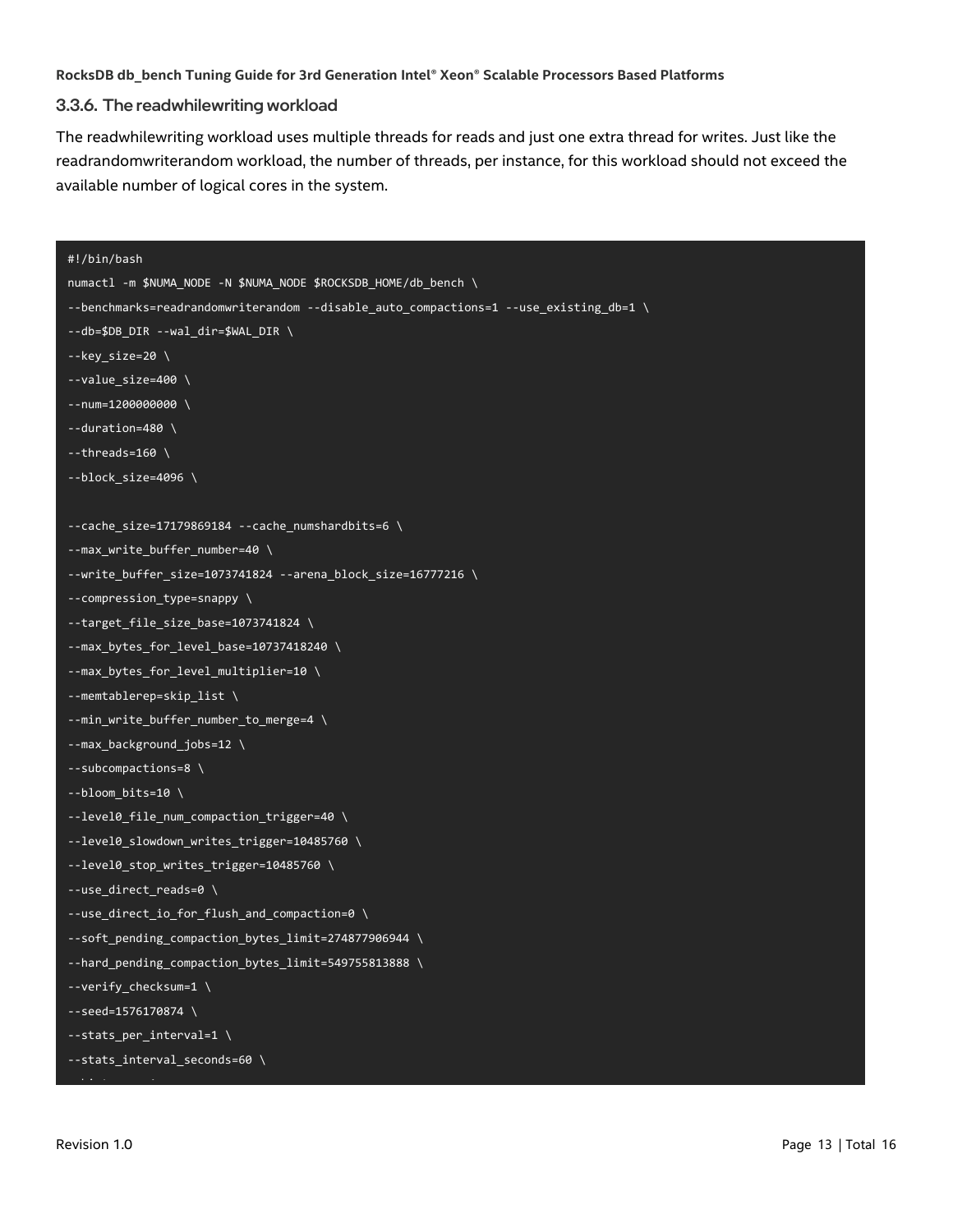# <span id="page-13-0"></span>4. Encryption in RocksDB

RocksDB currently offers no support for AES-based encryption, but we expect that to change as soon as our **PR** for AES [encryption](https://github.com/facebook/rocksdb/pull/7240) is merged. The implementation is based on Inte[l IPP-Crypto library](https://github.com/intel/ipp-crypto) and supports AES-CTR encryption with key sizes of 92, 128, and 256 bits $4$ .

# <span id="page-13-1"></span>4.1. Building Intel IPP-Crypto Library

Before building RocksDB with AES-256 support, users need to build and install the IPP-Crypto library.



Detailed [build instructions](https://github.com/intel/ipp-crypto/blob/develop/BUILD.md) are available on GitHub.

# <span id="page-13-2"></span>4.2. Building RocksDB with AES Support

You may follow the following steps to build RocksDB that has AES support.



# <span id="page-13-3"></span>4.3. Running db\_bench with AES Turned On

To run any of the db bench workloads described in sections 3.3.1 to 3.3.6 with encryption support, four new configuration parameters need to be added and set.

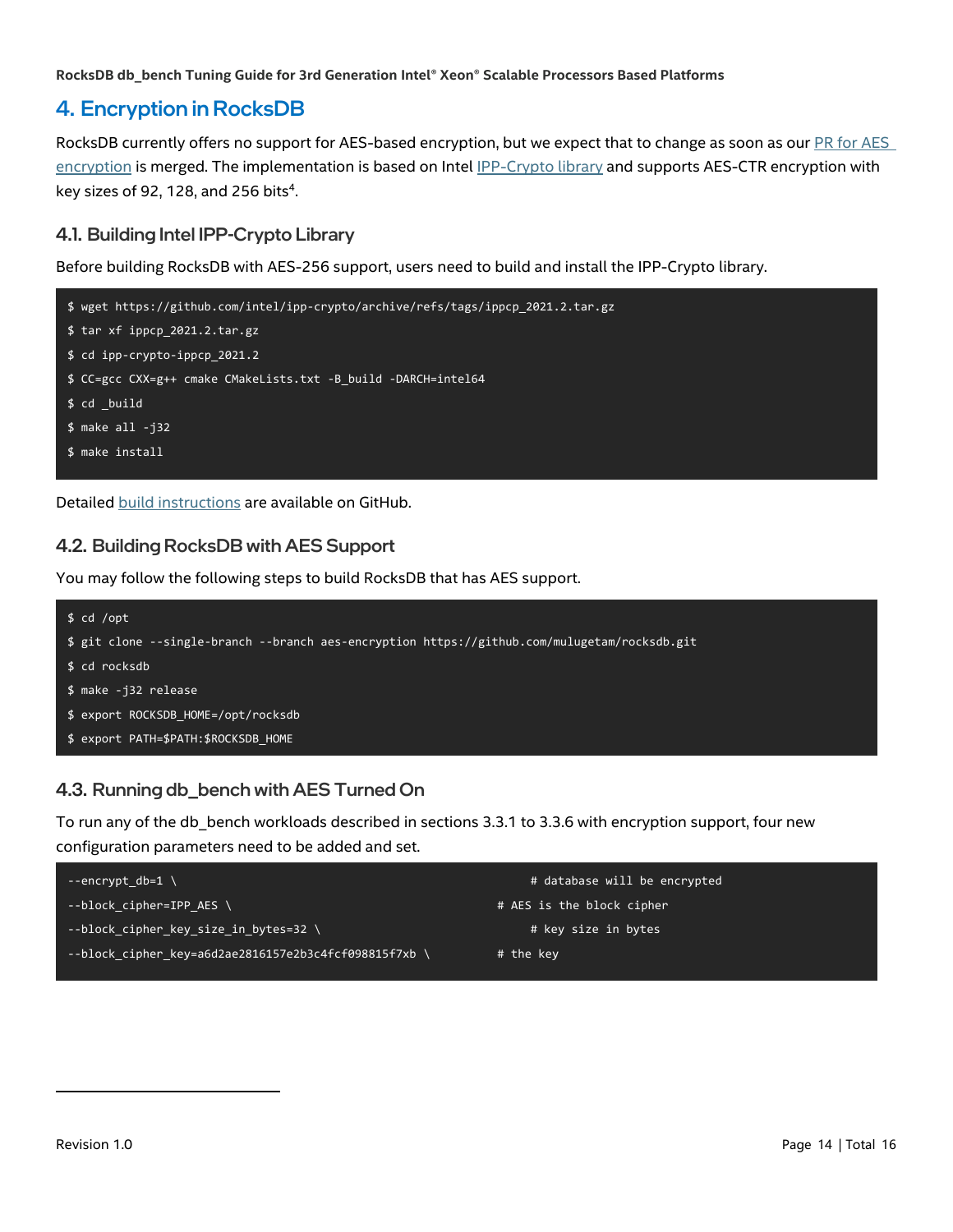### <span id="page-14-0"></span>4.4. Using AES in a RocksDB Application

A RocksDB application can use AES encryption by creating an AES Encryption Provider and setting the database to use an encrypted environment. Example below:

```
DB* db;
Options options;
options.create_if_missing = true;
// create an IPP_AES encryption provider
std::shared_ptr<EncryptionProvider> provider;
Status status = EncryptionProvider::CreateFromString(ConfigOptions(), "IPP_AES", &provider);
assert(status.ok());
// set the key and its size
status = provider->AddCipher("", "a6d2ae2816157e2b3c4fcf098815f7xb", 32, false);
assert(status.ok());
// set new encrypted environment
options.env = NewEncryptedEnv(Env::Default(), provider);
// open database
status = DB::Open(options, kDBPath, &db);
assert(status.ok());
```
<span id="page-14-1"></span>Source: [https://github.com/mulugetam/rocksdb/blob/aes-encryption/examples/ipp\\_aes\\_ctr\\_example.cc](https://github.com/mulugetam/rocksdb/blob/aes-encryption/examples/ipp_aes_ctr_example.cc)

# 5. Conclusion

Due to the large number of configuration parameters available in db bench, the parameter values for the workloads described in sections 3.1.1 to 3.1.6 should be considered as suggestions. Users are highly recommended to run the standar[d tuning](https://rocksdb.org/blog/2018/08/01/rocksdb-tuning-advisor.html) Ad[visor](https://rocksdb.org/blog/2018/08/01/rocksdb-tuning-advisor.html) that is distributed with RocksDB.

The performance measurements done with RocksDB demonstrated a significant improvement in throughput and latency when compared to the prior Xeon® generations and other competitive platforms. With 3rd Generation Intel® Xeon® Scalable processor, overall performance further improves as various components, like CPU, memory, and storage work together efficiently for the best user experience.